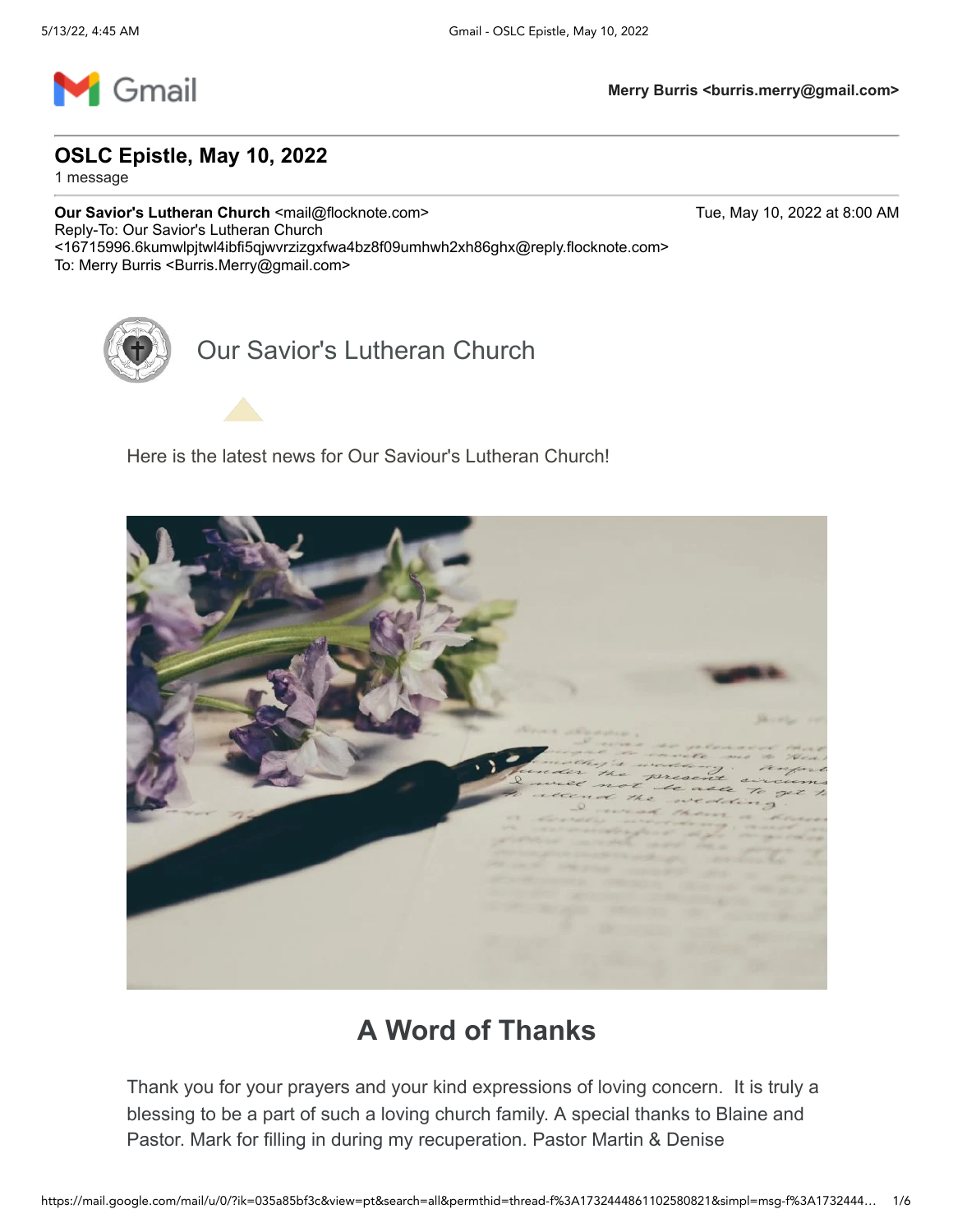

### **Congratulations!**

Be sure to congratulate Amy and Limuel Norris on their major milestone. Amy and Limuel have been educators for 20 years at Tyler ISD.

Read the full article by clicking the button below

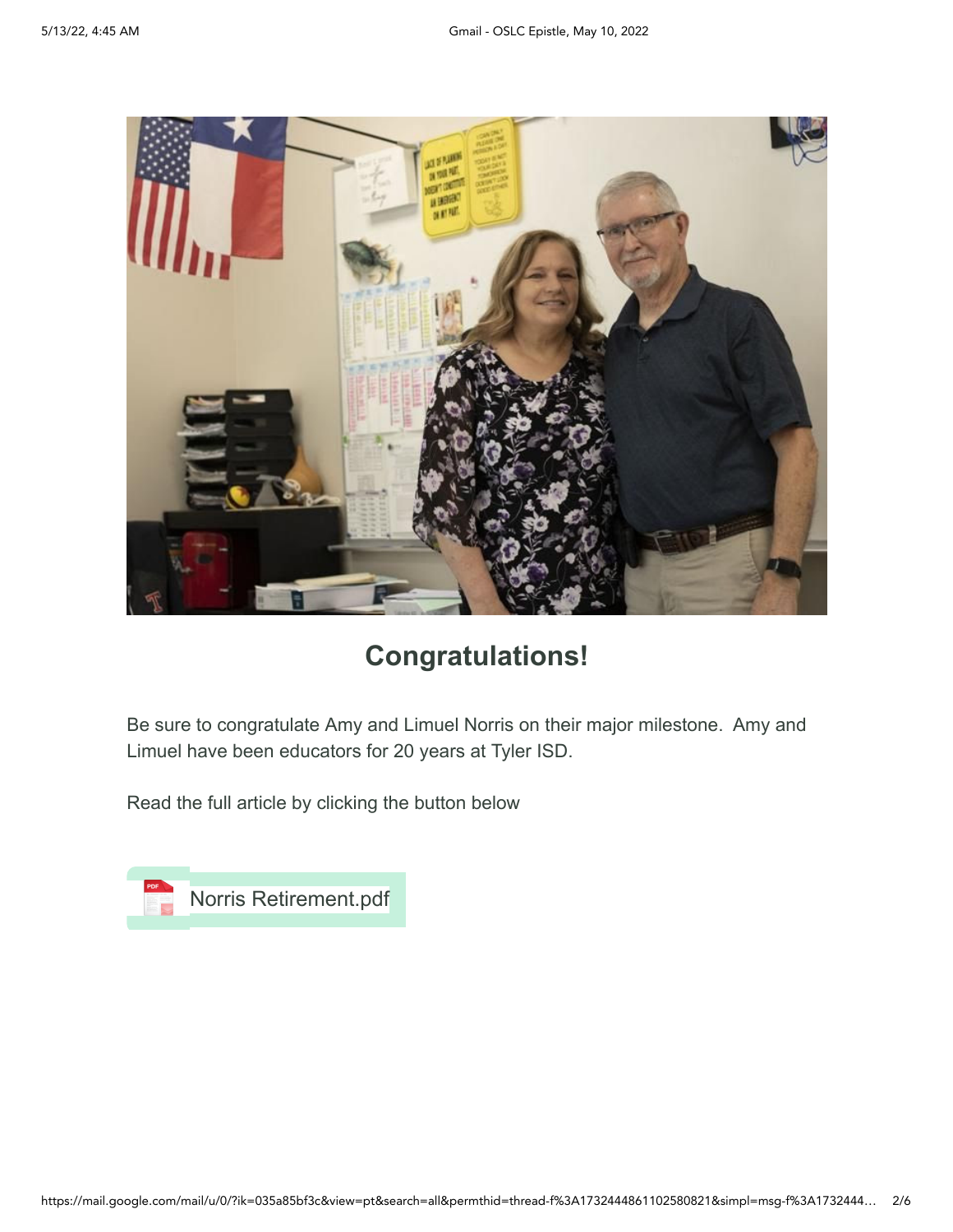

## **Disaster Warehouse**

Thank you everyone for your generous donations for our Disaster program . We are good with items for our hygiene kits at this time. I would like to ask for baby wipes and diapers if you feel so inclined to donate. We have just a few of those items in the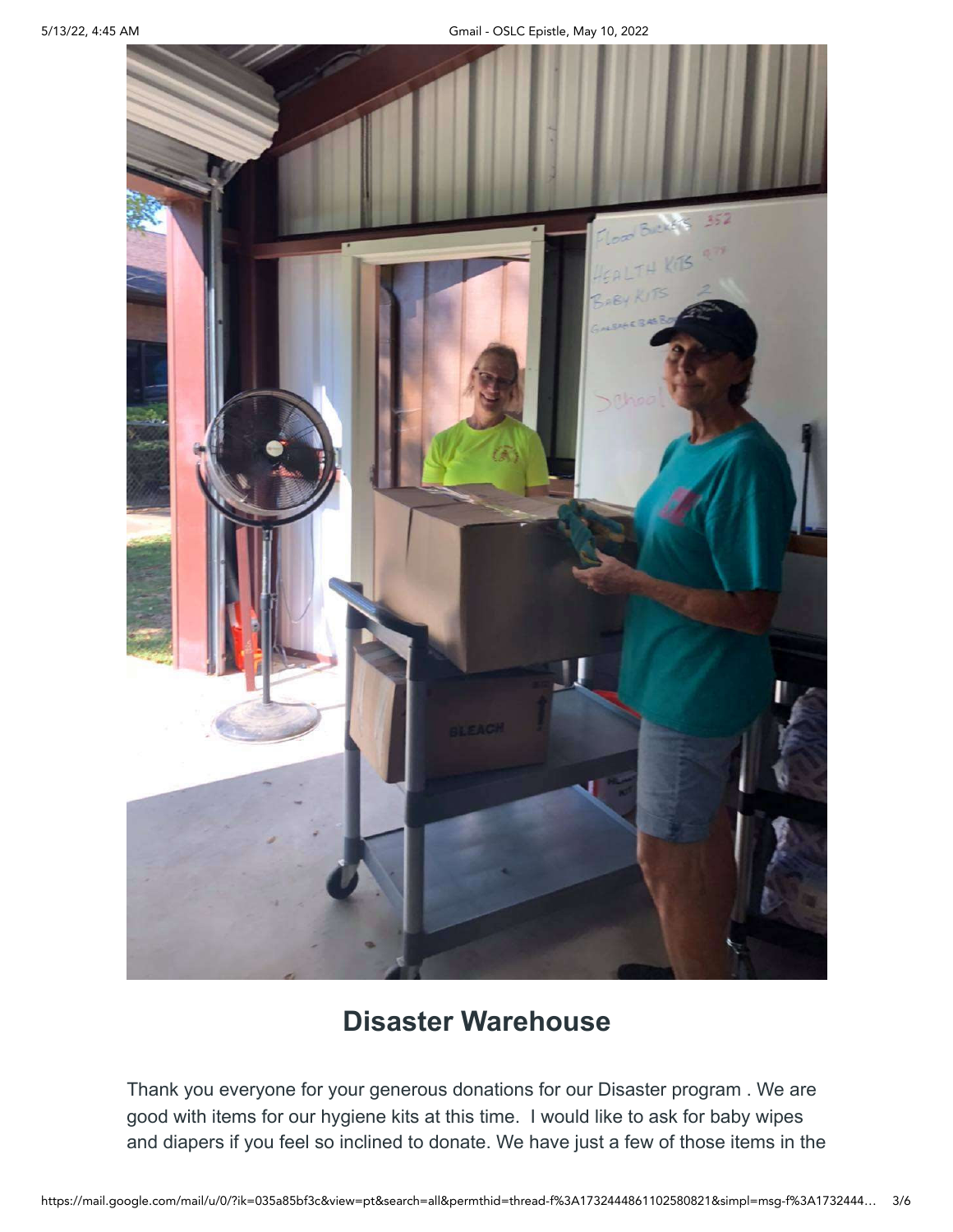.

warehouse - Adult depends are also needed. Thank you for your continued support



# **Sunday School Teachers**

Sunday, May 1, our congregation expressed their thanks and gratitude for the great job our Sunday School Teachers have done. Those teachers are: Laura Tabler, Mika and Ray Campbell, Donald Watson, and Courtney Henriksen.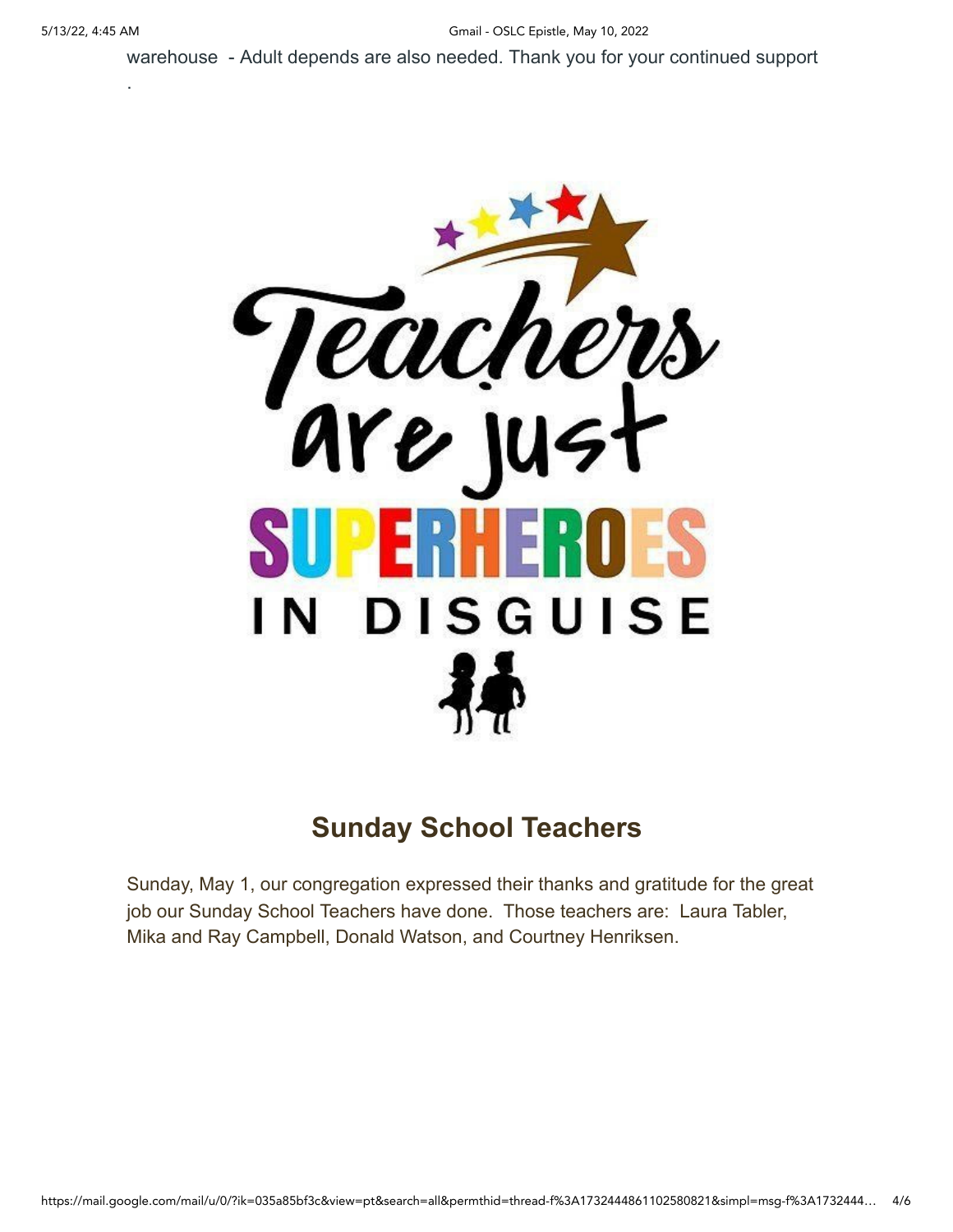5/13/22, 4:45 AM Gmail - OSLC Epistle, May 10, 2022



# **Prime Timers - Meeting May 12!**

Here is the game plan:

Thursday, May 12, 11:30

For the May meeting, Prime Timers have decided to meet in the Fellowship Hall for a Pizza Party. We are looking for a few people to volunteer to bring a salad/vegetable and desert. We asking everyone to donate \$5 to help cover the cost of the pizzas.

Pastor Martin will lead us in prayer and a short business meeting will follow. Glory will be giving a presentation on her recent mission trip. There is also a tentative plan to build health kits for the Disaster Relief Warehouse.